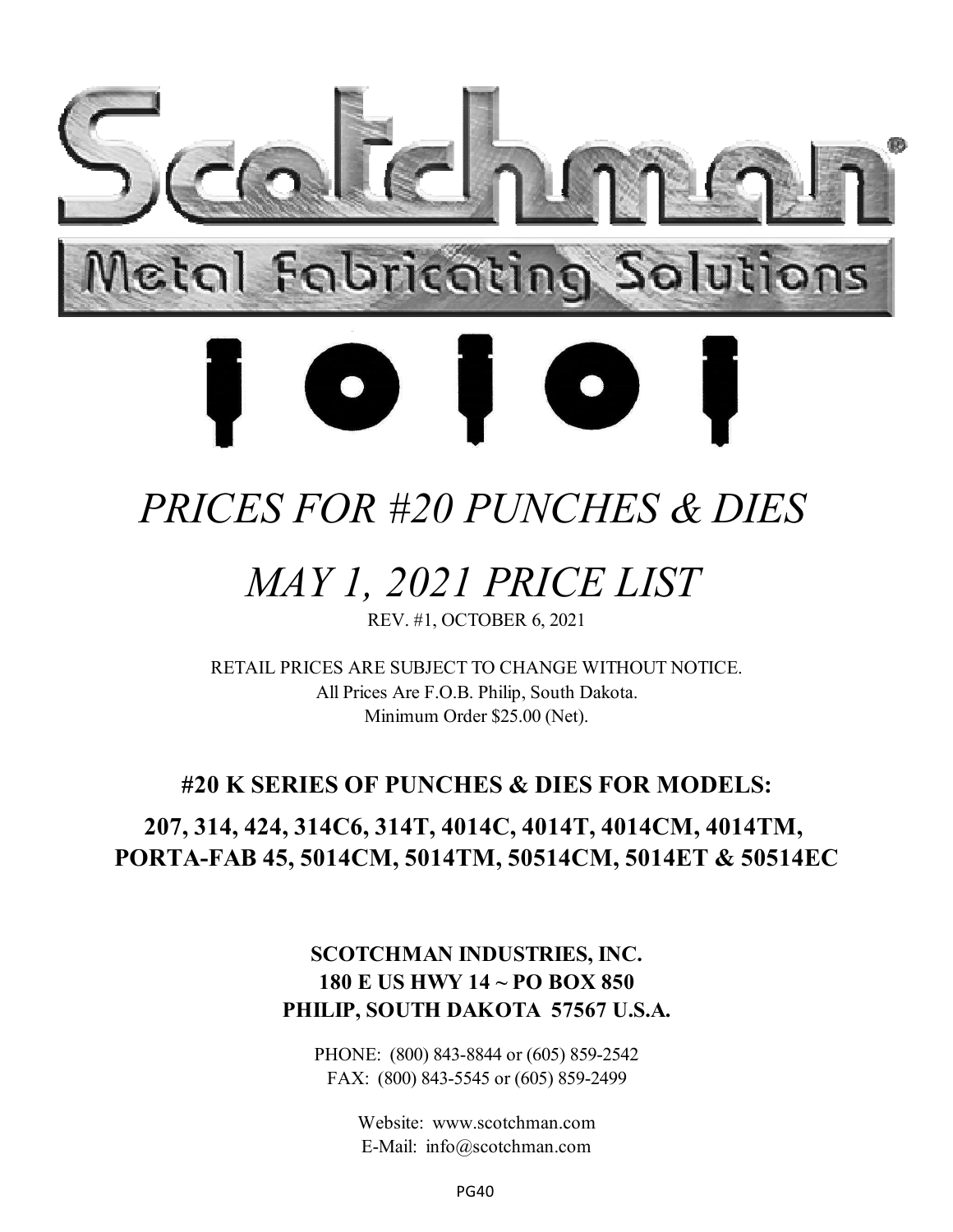**MAY 1, 2021 PRICE LIST**

REV. #1, OCTOBER 6, 2021

*\*RETAIL PRICES ARE SUBJECT TO CHANGE WITHOUT NOTICE!*

#### **#20 PUNCH & DIE PACKAGES** *(ABSOLUTELY NO SUBSTITUTIONS!)*

| <b>PART #002505</b>                                |                   |                                               | <b>PART #002507</b> |               |
|----------------------------------------------------|-------------------|-----------------------------------------------|---------------------|---------------|
| ROUND PUNCH & DIE PACKAGE-12 SETS (16th Sizes)     |                   | <b>DELUXE PUNCH &amp; DIE PACKAGE-28 SETS</b> |                     |               |
| SIZES (INCH)                                       | <b>LIST PRICE</b> | <b>SHAPE</b>                                  | <b>SIZE</b>         | <b>LIST P</b> |
| $5/16$ , $3/8$ , $7/16$ , $1/2$ , $9/16$ , $5/8$ , | \$480.00          | <b>ROUND PUNCH &amp; DIE:</b>                 | 9/32                | \$4           |
| 11/16, 3/4, 13/16, 7/8, 15/16, 1                   |                   |                                               | 11/32               | \$4           |
|                                                    |                   |                                               | 13/32               | \$4           |
| SNAP RING REMOVAL TOOL                             | \$65.00           |                                               | 15/32               | \$4           |
| <b>TOTAL INDIVIDUAL PRICE =</b>                    | \$545.00          |                                               | 17/32               | \$4           |
|                                                    |                   |                                               | 19/32               | \$4           |
| <b>PACKAGE PRICE =</b>                             | \$375.00          |                                               | 21/32               | \$4           |
|                                                    |                   |                                               | 23/32               | \$4           |
| <b>YOUR SAVINGS =</b>                              | \$170.00          |                                               | 25/32               | \$4           |

| <b>PART #002506</b>                            |                   |                                |       |
|------------------------------------------------|-------------------|--------------------------------|-------|
| ROUND PUNCH & DIE PACKAGE-12 SETS (32nd Sizes) |                   |                                |       |
| SIZES (INCH)                                   | <b>LIST PRICE</b> |                                |       |
| 11/32, 13/32, 15/32, 17/32,                    |                   |                                |       |
| 19/32, 21/32, 23/32, 25/32,                    | \$486.00          | <b>SQUARE PUNCH &amp; DIE:</b> |       |
| 27/32, 29/32, 31/32, 1-1/32                    |                   |                                |       |
|                                                |                   |                                |       |
| SNAP RING REMOVAL TOOL                         | \$65.00           |                                |       |
| <b>TOTAL INDIVIDUAL PRICE =</b>                | \$551.00          |                                |       |
|                                                |                   | <b>OVAL PUNCH &amp; DIE:</b>   | 5/16x |
| <b>PACKAGE PRICE =</b>                         | \$375.00          |                                | 7/16x |
|                                                |                   |                                | 9/16x |
| <b>YOUR SAVINGS =</b>                          | \$176.00          |                                |       |

| <b>PART #002509</b>                              |                   | $7/16 \times 1 - 1/4$                   | \$117.00   |
|--------------------------------------------------|-------------------|-----------------------------------------|------------|
| ROUND PUNCH & DIE PACKAGE-12 SETS (Metric Sizes) |                   | $9/16 \times 1 - 1/4$                   | \$117.00   |
| <b>SIZES (MILLIMETER)</b>                        | <b>LIST PRICE</b> |                                         |            |
| 8, 10, 12, 14, 16, 18,                           | \$498.00          | <b>SNAP RING REMOVAL TOOL</b>           | \$65.00    |
| 20, 22, 24, 28, 30, 32                           |                   | <b>ITOTAL INDIVIDUAL PRICE =</b>        | \$2,107.00 |
| SNAP RING REMOVAL TOOL                           | \$65.00           | <b>PACKAGE PRICE =</b>                  | \$1,225.00 |
| <b>TOTAL INDIVIDUAL PRICE =</b>                  | \$563.00          |                                         |            |
|                                                  |                   | <b>YOUR SAVINGS =</b>                   | \$882.00   |
| <b>PACKAGE PRICE =</b>                           | \$375.00          |                                         |            |
| <b>YOUR SAVINGS =</b>                            | \$188.00          | 001600<br><b>SNAP RING REMOVAL TOOL</b> | \$65.00    |

| PART #002505                                             |                   | PART #002507                                  |                       |                   |
|----------------------------------------------------------|-------------------|-----------------------------------------------|-----------------------|-------------------|
| <b>JND PUNCH &amp; DIE PACKAGE-12 SETS (16th Sizes)</b>  |                   | <b>DELUXE PUNCH &amp; DIE PACKAGE-28 SETS</b> |                       |                   |
| SIZES (INCH)                                             | <b>LIST PRICE</b> | <b>SHAPE</b>                                  | <b>SIZE</b>           | <b>LIST PRICE</b> |
| '16, 3/8, 7/16, 1/2, 9/16, 5/8,                          | \$480.00          | <b>ROUND PUNCH &amp; DIE:</b>                 | 9/32                  | \$40.00           |
| /16, 3/4, 13/16, 7/8, 15/16, 1                           |                   |                                               | 11/32                 | \$40.00           |
|                                                          |                   |                                               | 13/32                 | \$40.00           |
| SNAP RING REMOVAL TOOL                                   | \$65.00           |                                               | 15/32                 | \$40.00           |
| L INDIVIDUAL PRICE =                                     | \$545.00          |                                               | 17/32                 | \$40.00           |
|                                                          |                   |                                               | 19/32                 | \$40.00           |
| <b>KAGE PRICE =</b>                                      | \$375.00          |                                               | 21/32                 | \$40.00           |
|                                                          |                   |                                               | 23/32                 | \$40.00           |
| २ SAVINGS =                                              | \$170.00          |                                               | 25/32                 | \$40.00           |
|                                                          |                   |                                               | 27/32                 | \$40.00           |
|                                                          |                   |                                               | 29/32                 | \$40.00           |
|                                                          |                   |                                               | 31/32                 | \$40.00           |
| PART #002506                                             |                   |                                               | $1 - 1/32$            | \$46.00           |
| IND PUNCH & DIE PACKAGE-12 SETS (32nd Sizes)             |                   |                                               | $1 - 1/8$             | \$46.00           |
| <b>SIZES (INCH)</b>                                      | <b>LIST PRICE</b> |                                               | $1 - 1/4$             | \$46.00           |
| 11/32, 13/32, 15/32, 17/32,                              |                   |                                               |                       |                   |
| 19/32, 21/32, 23/32, 25/32,                              | \$486.00          | <b>SQUARE PUNCH &amp; DIE:</b>                | 3/8                   | \$130.00          |
| 27/32, 29/32, 31/32, 1-1/32                              |                   |                                               | 1/2                   | \$130.00          |
|                                                          |                   |                                               | 5/8                   | \$130.00          |
| SNAP RING REMOVAL TOOL                                   | \$65.00           |                                               | 3/4                   | \$155.00          |
| L INDIVIDUAL PRICE =                                     | \$551.00          |                                               |                       |                   |
|                                                          |                   | <b>OVAL PUNCH &amp; DIE:</b>                  | $5/16 \times 3/4$     | \$88.00           |
| <b>KAGE PRICE =</b>                                      | \$375.00          |                                               | $7/16 \times 3/4$     | \$88.00           |
|                                                          |                   |                                               | $9/16 \times 3/4$     | \$88.00           |
| २ SAVINGS =                                              | \$176.00          |                                               | $5/16 \times 1$       | \$88.00           |
|                                                          |                   |                                               | $7/16 \times 1$       | \$88.00           |
|                                                          |                   |                                               | $9/16 \times 1$       | \$88.00           |
|                                                          |                   |                                               | $5/16 \times 1 - 1/4$ | \$117.00          |
| PART #002509                                             |                   |                                               | $7/16 \times 1 - 1/4$ | \$117.00          |
| <b>ND PUNCH &amp; DIE PACKAGE-12 SETS (Metric Sizes)</b> |                   |                                               | 9/16 x 1-1/4          | \$117.00          |
| <b>SIZES (MILLIMETER)</b>                                | <b>LIST PRICE</b> |                                               |                       |                   |
| 8, 10, 12, 14, 16, 18,                                   | \$498.00          | SNAP RING REMOVAL TOOL                        |                       | \$65.00           |
| 20, 22, 24, 28, 30, 32                                   |                   | <b>TOTAL INDIVIDUAL PRICE =</b>               |                       | \$2,107.00        |
|                                                          |                   |                                               |                       |                   |
| SNAP RING REMOVAL TOOL                                   | \$65.00           | <b>PACKAGE PRICE =</b>                        |                       | \$1,225.00        |
| L INDIVIDUAL PRICE =                                     | \$563.00          |                                               |                       |                   |
|                                                          |                   | <b>YOUR SAVINGS =</b>                         |                       | \$882.00          |
| <b>KAGE PRICE =</b>                                      | \$375.00          |                                               |                       |                   |

| ISNAP RING REMOVAL TOOL | 001600 | \$65.00 |
|-------------------------|--------|---------|
|-------------------------|--------|---------|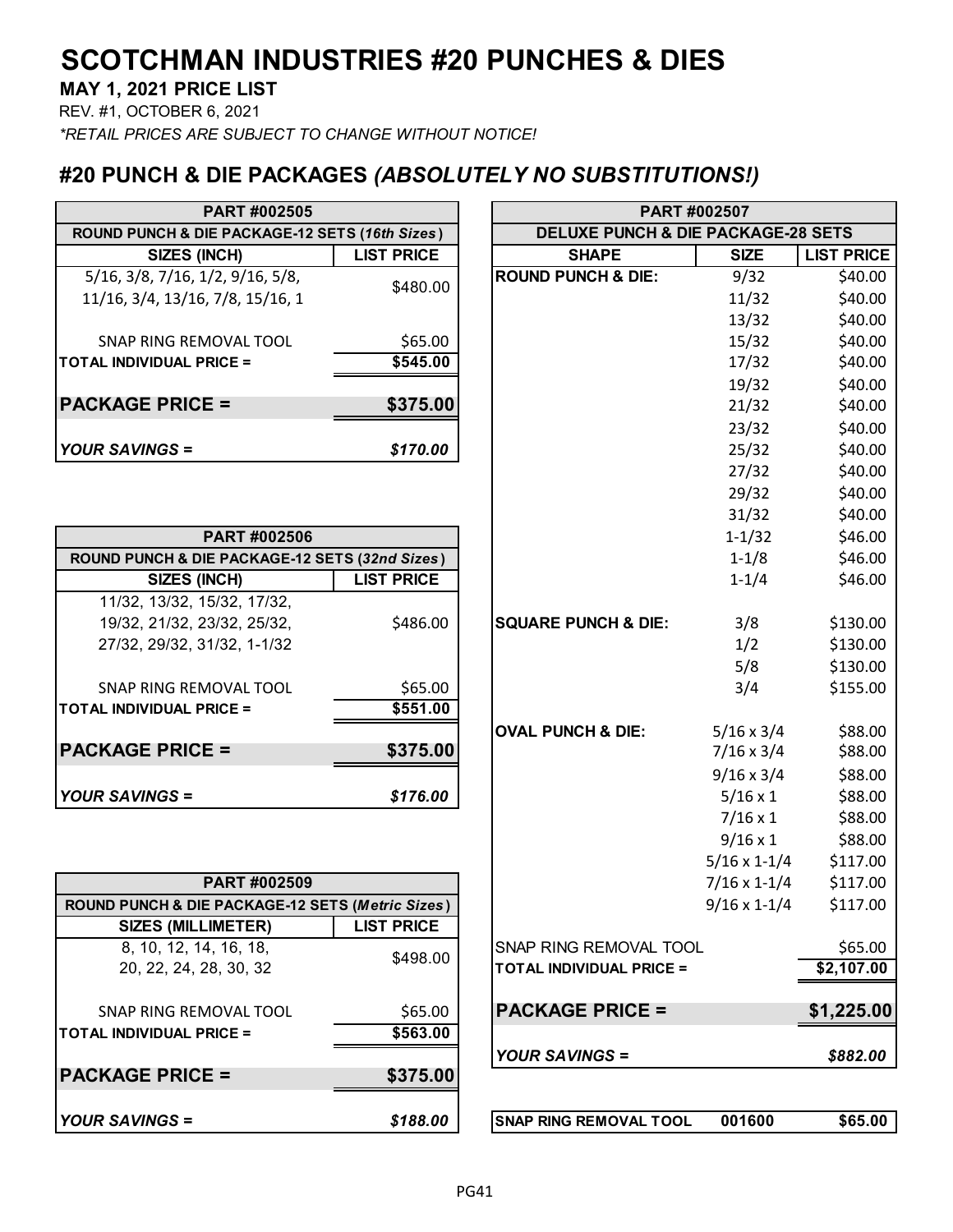**MAY 1, 2021 PRICE LIST**

REV. #1, OCTOBER 6, 2021

*\*RETAIL PRICES ARE SUBJECT TO CHANGE WITHOUT NOTICE!*

# **#20 ROUND PUNCHES & DIES - STOCKING SIZES PUNCH PART RETAIL DIE PART RETAIL**

| <b>SIZE</b>  | #      | <b>PRICE*</b> | <b>SIZE</b> | #      | <b>PRICE*</b> |
|--------------|--------|---------------|-------------|--------|---------------|
|              |        |               |             |        |               |
| 1/8          | 001700 | \$18.00       | 1/8         | 001701 | \$22.00       |
| $5/32$       | 001702 | \$18.00       | 5/32        | 001703 | \$22.00       |
| 3/16         | 001704 | \$18.00       | 3/16        | 001705 | \$22.00       |
| 13/64        | 001980 | \$18.00       | 13/64       | 001981 | \$22.00       |
| 7/32         | 001706 | \$18.00       | 7/32        | 001707 | \$22.00       |
| 1/4          | 001708 | \$18.00       | 1/4         | 001709 | \$22.00       |
| 17/64        | 001982 | \$18.00       | 17/64       | 001983 | \$22.00       |
| 9/32         | 001710 | \$18.00       | 9/32        | 001711 | \$22.00       |
| 5/16         | 001712 | \$18.00       | 5/16        | 001713 | \$22.00       |
| 11/32        | 001714 | \$18.00       | 11/32       | 001715 | \$22.00       |
| 3/8          | 001716 | \$18.00       | 3/8         | 001717 | \$22.00       |
| 13/32        | 001718 | \$18.00       | 13/32       | 001719 | \$22.00       |
| 7/16         | 001720 | \$18.00       | 7/16        | 001721 | \$22.00       |
| 15/32        | 001722 | \$18.00       | 15/32       | 001723 | \$22.00       |
| 1/2          | 001724 | \$18.00       | 1/2         | 001725 | \$22.00       |
| 17/32        | 001726 | \$18.00       | 17/32       | 001727 | \$22.00       |
| 9/16         | 001728 | \$18.00       | 9/16        | 001729 | \$22.00       |
| 19/32        | 001730 | \$18.00       | 19/32       | 001731 | \$22.00       |
| 5/8          | 001732 | \$18.00       | 5/8         | 001733 | \$22.00       |
| 21/32        | 001734 | \$18.00       | 21/32       | 001735 | \$22.00       |
| 11/16        | 001736 | \$18.00       | 11/16       | 001737 | \$22.00       |
| 23/32        | 001738 | \$18.00       | 23/32       | 001739 | \$22.00       |
| 3/4          | 001740 | \$18.00       | 3/4         | 001741 | \$22.00       |
| 25/32        | 001742 | \$18.00       | 25/32       | 001743 | \$22.00       |
| 13/16        | 001744 | \$18.00       | 13/16       | 001745 | \$22.00       |
| 27/32        | 001746 | \$18.00       | 27/32       | 001747 | \$22.00       |
| 7/8          | 001748 | \$18.00       | 7/8         | 001749 | \$22.00       |
| 29/32        | 001750 | \$18.00       | 29/32       | 001751 | \$22.00       |
| 15/16        | 001752 | \$18.00       | 15/16       | 001753 | \$22.00       |
| 31/32        | 001754 | \$18.00       | 31/32       | 001755 | \$22.00       |
| $\mathbf{1}$ | 001756 | \$18.00       | $\mathbf 1$ | 001757 | \$22.00       |
| $1 - 1/32$   | 001758 | \$24.00       | $1 - 1/32$  | 001759 | \$22.00       |
| $1 - 1/16$   | 001760 | \$24.00       | $1 - 1/16$  | 001761 | \$22.00       |
| $1 - 1/8$    | 001762 | \$24.00       | $1 - 1/8$   | 001763 | \$22.00       |
| $1 - 3/16$   | 001764 | \$24.00       | $1 - 3/16$  | 001765 | \$22.00       |
| $1 - 1/4$    | 001766 | \$24.00       | $1 - 1/4$   | 001767 | \$22.00       |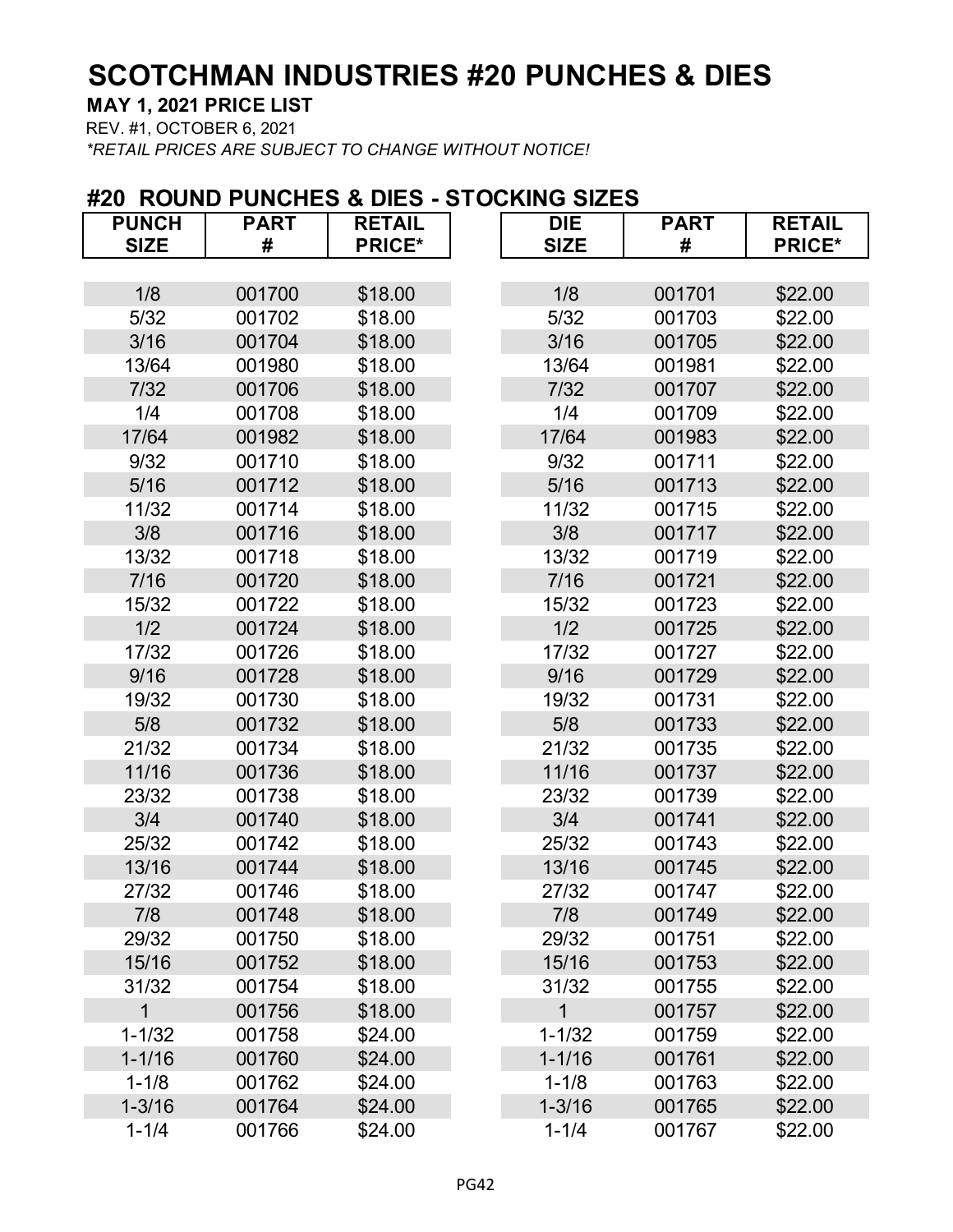#### **MAY 1, 2021 PRICE LIST**

REV. #1, OCTOBER 6, 2021 *\*RETAIL PRICES ARE SUBJECT TO CHANGE WITHOUT NOTICE!*

### **#82 ROUND OFFSET DIES - STOCKING SIZES**

*Note: All #82 eccentric dies are 1/32" larger than the punch size.*

*When ordering, you must specify punch size.*

*Expample: #20 - 1/2" punch will need #82 - 17/32" eccentric die.*

| <b>DIE</b>  | <b>PART</b> | <b>RETAIL</b> | <b>DIE</b>  | <b>PART</b> | <b>RETAIL</b> |
|-------------|-------------|---------------|-------------|-------------|---------------|
| <b>SIZE</b> | #           | <b>PRICE*</b> | <b>SIZE</b> | #           | <b>PRICE*</b> |
|             |             |               |             |             |               |
| 9/32        | 023004      | \$28.00       | 5/8         | 023015      | \$28.00       |
| 5/16        | 023005      | \$28.00       | 21/32       | 023016      | \$28.00       |
| 11/32       | 023006      | \$28.00       | 11/16       | 023017      | \$28.00       |
| 3/8         | 023007      | \$28.00       | 23/32       | 023018      | \$28.00       |
| 13/32       | 023008      | \$28.00       | 3/4         | 023019      | \$28.00       |
| 7/16        | 023009      | \$28.00       | 25/32       | 023020      | \$28.00       |
| 15/32       | 023010      | \$28.00       | 13/16       | 023021      | \$28.00       |
| 1/2         | 023011      | \$28.00       | 27/32       | 023022      | \$28.00       |
| 17/32       | 023012      | \$28.00       | 7/8         | 023023      | \$28.00       |
| 9/16        | 023013      | \$28.00       | 29/32       | 023024      | \$28.00       |
| 19/32       | 023014      | \$28.00       |             |             |               |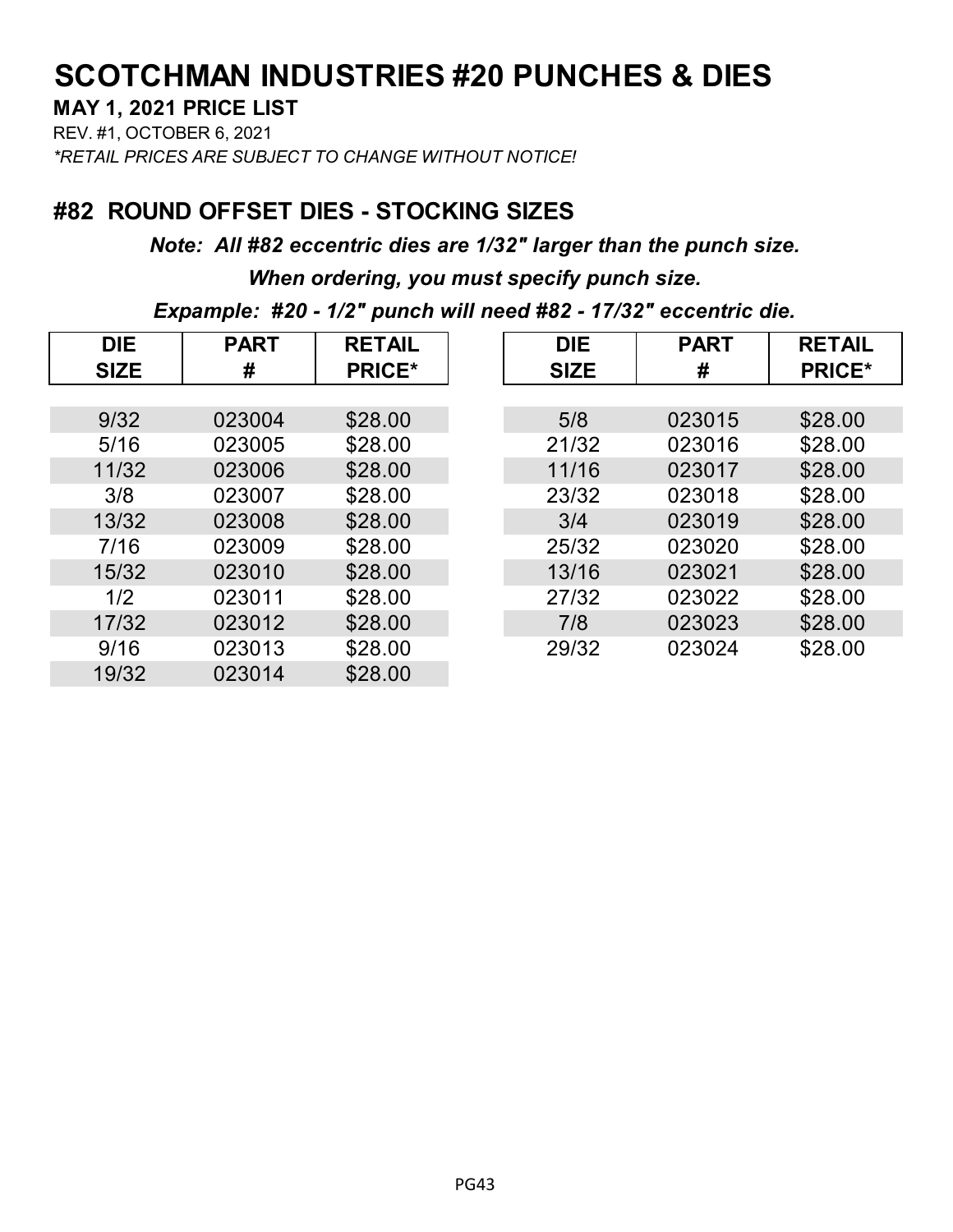**MAY 1, 2021 PRICE LIST**

REV. #1, OCTOBER 6, 2021

*\*RETAIL PRICES ARE SUBJECT TO CHANGE WITHOUT NOTICE!*

#### **#20 ROUND METRIC PUNCHES & DIES - STOCKING SIZES**

| <b>PUNCH</b>     | <b>PART</b> | <b>RETAIL</b> | <b>DIE</b>       | <b>PART</b> | <b>RETAIL</b> |
|------------------|-------------|---------------|------------------|-------------|---------------|
| <b>SIZE</b>      | #           | <b>PRICE*</b> | <b>SIZE</b>      | #           | <b>PRICE*</b> |
|                  |             |               |                  |             |               |
| 5mm              | 021106      | \$18.00       | 5mm              | 021107      | \$22.00       |
| 6mm              | 021110      | \$18.00       | 6mm              | 021111      | \$22.00       |
| 7 <sub>mm</sub>  | 021114      | \$18.00       | 7mm              | 021115      | \$22.00       |
| 8mm              | 021118      | \$18.00       | 8mm              | 021119      | \$22.00       |
| 9mm              | 021122      | \$18.00       | 9mm              | 021123      | \$22.00       |
| 10mm             | 021126      | \$18.00       | 10mm             | 021127      | \$22.00       |
| 11mm             | 021130      | \$18.00       | 11mm             | 021131      | \$22.00       |
| 12mm             | 021134      | \$18.00       | 12mm             | 021135      | \$22.00       |
| 13mm             | 021138      | \$18.00       | 13mm             | 021139      | \$22.00       |
| 14mm             | 021142      | \$18.00       | 14mm             | 021143      | \$22.00       |
| 15mm             | 021146      | \$18.00       | 15mm             | 021147      | \$22.00       |
| 16 <sub>mm</sub> | 021150      | \$18.00       | 16 <sub>mm</sub> | 021151      | \$22.00       |
| 17mm             | 021154      | \$18.00       | 17 <sub>mm</sub> | 021155      | \$22.00       |
| 18 <sub>mm</sub> | 021158      | \$18.00       | 18mm             | 021159      | \$22.00       |
| 19mm             | 021162      | \$18.00       | 19mm             | 021163      | \$22.00       |
| 20mm             | 021166      | \$18.00       | 20mm             | 021167      | \$22.00       |
| 21mm             | 021170      | \$18.00       | 21mm             | 021171      | \$22.00       |
| 22mm             | 021174      | \$18.00       | 22mm             | 021175      | \$22.00       |
| 23mm             | 021178      | \$18.00       | 23mm             | 021179      | \$22.00       |
| 24mm             | 021182      | \$18.00       | 24mm             | 021183      | \$22.00       |
| 25mm             | 021186      | \$18.00       | 25mm             | 021187      | \$22.00       |
| 26mm             | 021190      | \$24.00       | 26mm             | 021191      | \$22.00       |
| 27mm             | 021194      | \$24.00       | 27mm             | 021195      | \$22.00       |
| 28mm             | 021198      | \$24.00       | 28mm             | 021199      | \$22.00       |
| 29mm             | 021202      | \$24.00       | 29mm             | 021203      | \$22.00       |
| 30mm             | 021206      | \$24.00       | 30mm             | 021207      | \$22.00       |
| 31mm             | 021210      | \$24.00       | 31mm             | 021211      | \$22.00       |
| 32mm             | 021214      | \$24.00       | 32mm             | 021215      | \$22.00       |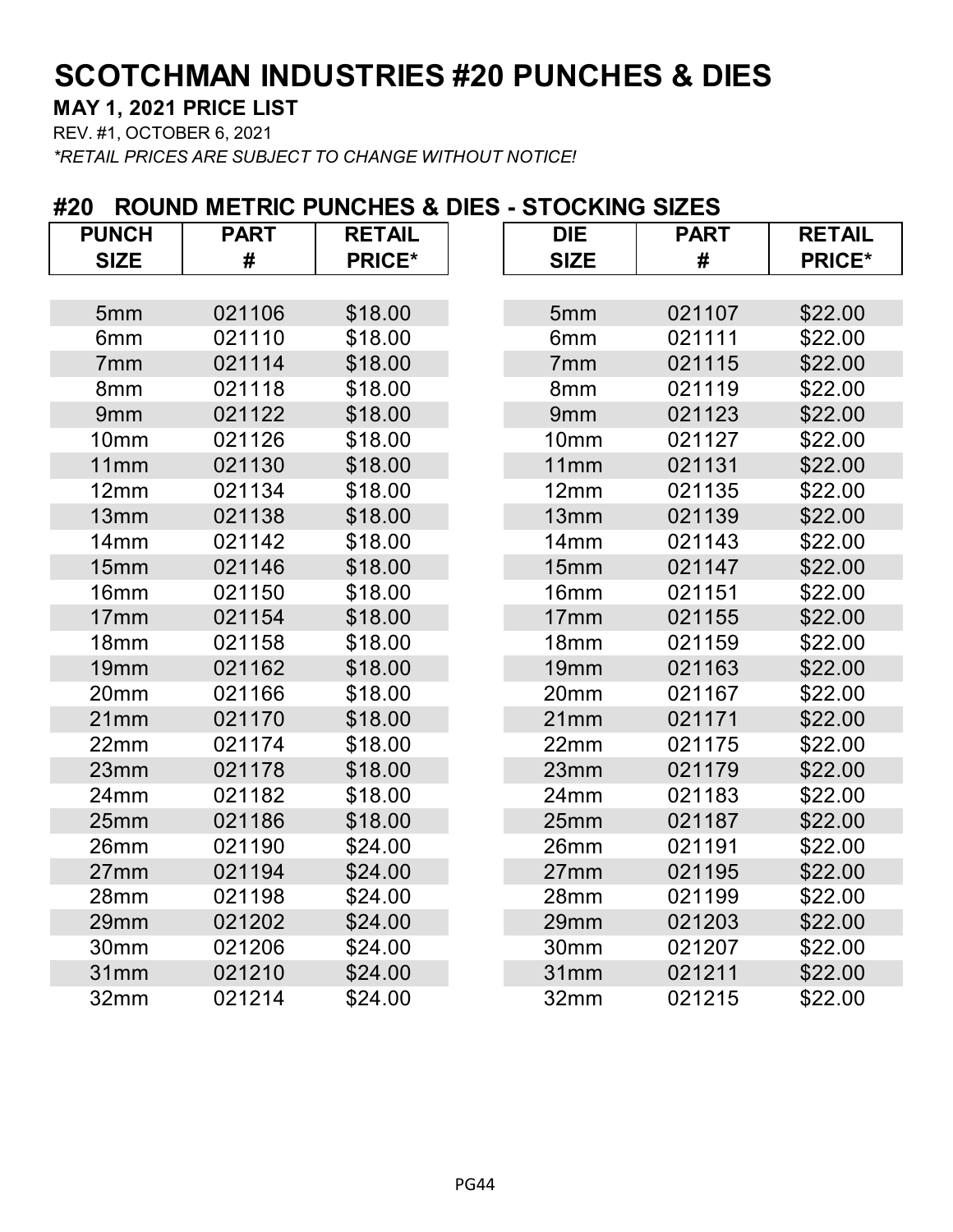#### **MAY 1, 2021 PRICE LIST**

REV. #1, OCTOBER 6, 2021 *\*RETAIL PRICES ARE SUBJECT TO CHANGE WITHOUT NOTICE!*

## *ALL SHAPED PUNCHES ARE KEYED STANDARD FOR SAFE & POSITIVE PUNCH ALIGNMENT.*

#### **#20 OVAL PUNCHES & DIES - STOCKING SIZES**

| <b>PUNCH</b>      | <b>PART</b> | <b>RETAIL</b> | <b>DIE</b>        | <b>PART</b> | <b>RETAIL</b> |
|-------------------|-------------|---------------|-------------------|-------------|---------------|
| <b>SIZE</b>       | #           | <b>PRICE*</b> | <b>SIZE</b>       | #           | <b>PRICE*</b> |
|                   |             |               |                   |             |               |
| $1/4 \times 1/2$  | 001900      | \$44.00       | $1/4 \times 1/2$  | 001901      | \$44.00       |
| $9/32 \times 1/2$ | 001801      | \$44.00       | $9/32 \times 1/2$ | 001802      | \$44.00       |
| $1/4 \times 3/4$  | 001902      | \$44.00       | $1/4 \times 3/4$  | 001903      | \$44.00       |
| $9/32 \times 3/4$ | 001803      | \$44.00       | $9/32 \times 3/4$ | 001804      | \$44.00       |
| $5/16 \times 3/4$ | 001908      | \$44.00       | $5/16 \times 3/4$ | 001909      | \$44.00       |
| 11/32 x 3/4       | 001914      | \$44.00       | 11/32 x 3/4       | 001915      | \$44.00       |
| $3/8 \times 3/4$  | 001805      | \$44.00       | $3/8 \times 3/4$  | 001806      | \$44.00       |
| 13/32 x 3/4       | 001807      | \$44.00       | 13/32 x 3/4       | 001808      | \$44.00       |
| $7/16 \times 3/4$ | 001809      | \$44.00       | $7/16 \times 3/4$ | 001810      | \$44.00       |
| 15/32 x 3/4       | 001811      | \$44.00       | 15/32 x 3/4       | 001812      | \$44.00       |
| $1/2 \times 3/4$  | 001813      | \$44.00       | $1/2 \times 3/4$  | 001814      | \$44.00       |
| 17/32 x 3/4       | 001815      | \$44.00       | 17/32 x 3/4       | 001816      | \$44.00       |
| $9/16 \times 3/4$ | 001817      | \$44.00       | $9/16 \times 3/4$ | 001818      | \$44.00       |
| $1/4 \times 1$    | 001904      | \$44.00       | $1/4 \times 1$    | 001905      | \$44.00       |
| $9/32 \times 1$   | 001819      | \$44.00       | $9/32 \times 1$   | 001820      | \$44.00       |
| $5/16 \times 1$   | 001910      | \$44.00       | $5/16 \times 1$   | 001911      | \$44.00       |
| $11/32 \times 1$  | 001916      | \$44.00       | $11/32 \times 1$  | 001917      | \$44.00       |
| $3/8 \times 1$    | 001821      | \$44.00       | $3/8 \times 1$    | 001822      | \$44.00       |
| $13/32 \times 1$  | 001823      | \$44.00       | $13/32 \times 1$  | 001824      | \$44.00       |
| $7/16 \times 1$   | 001825      | \$44.00       | $7/16 \times 1$   | 001826      | \$44.00       |
| $15/32 \times 1$  | 001827      | \$44.00       | $15/32 \times 1$  | 001828      | \$44.00       |
| $1/2 \times 1$    | 001829      | \$44.00       | $1/2 \times 1$    | 001830      | \$44.00       |
| $17/32 \times 1$  | 001831      | \$44.00       | $17/32 \times 1$  | 001832      | \$44.00       |
| $9/16 \times 1$   | 001833      | \$44.00       | $9/16 \times 1$   | 001834      | \$44.00       |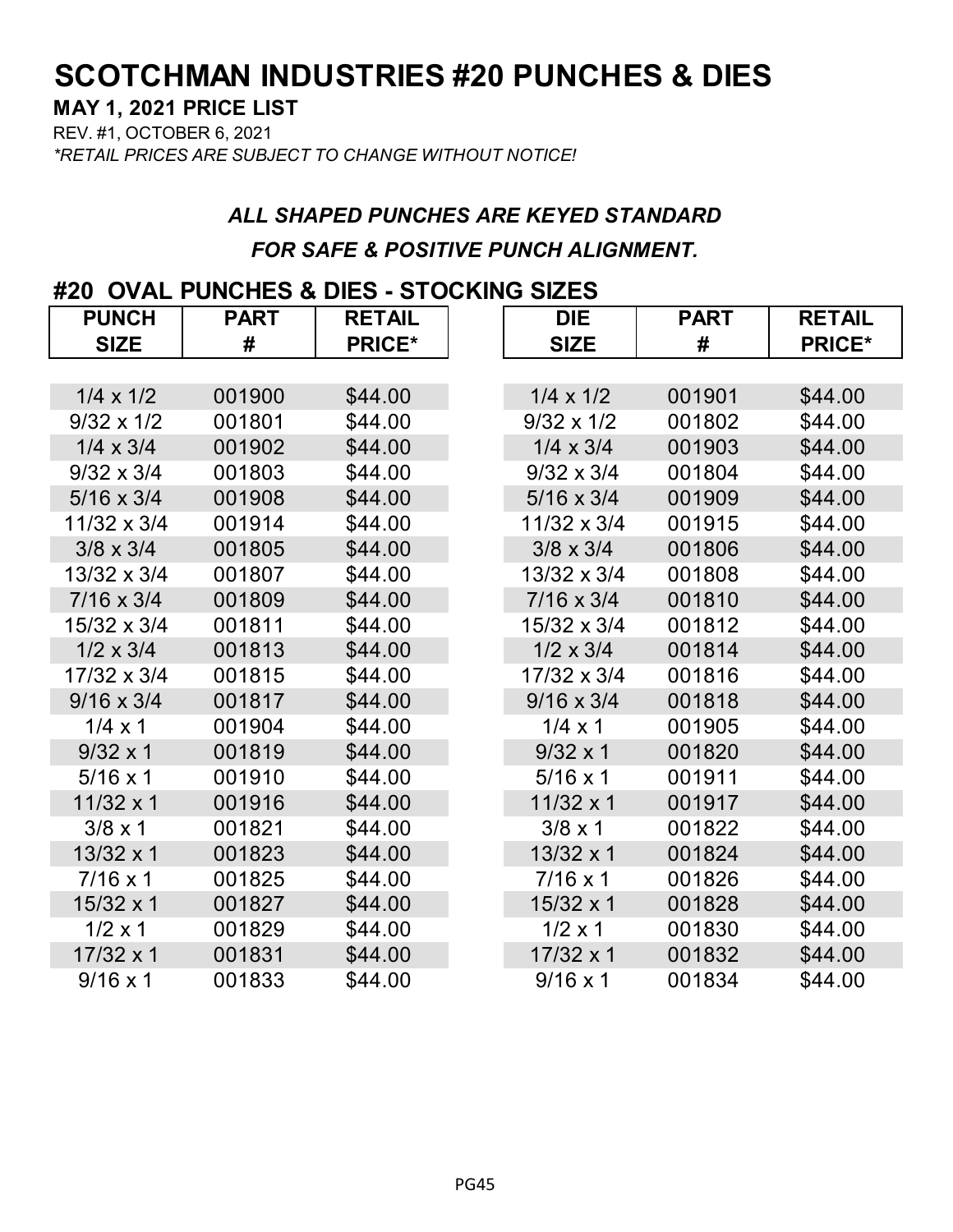#### **MAY 1, 2021 PRICE LIST**

REV. #1, OCTOBER 6, 2021 *\*RETAIL PRICES ARE SUBJECT TO CHANGE WITHOUT NOTICE!*

## *ALL SHAPED PUNCHES ARE KEYED STANDARD FOR SAFE & POSITIVE PUNCH ALIGNMENT.*

#### **#20 OVAL PUNCHES & DIES - STOCKING SIZES (CONT'D)**

| <b>PUNCH</b>           | <b>PART</b> | <b>RETAIL</b> | <b>DIE</b>             | <b>PART</b> | <b>RETAIL</b> |
|------------------------|-------------|---------------|------------------------|-------------|---------------|
| <b>SIZE</b>            | #           | <b>PRICE*</b> | <b>SIZE</b>            | #           | <b>PRICE*</b> |
|                        |             |               |                        |             |               |
| $5/8 \times 1$         | 001922      | \$44.00       | $5/8 \times 1$         | 001923      | \$44.00       |
| $21/32 \times 1$       | 001835      | \$44.00       | $21/32 \times 1$       | 001836      | \$44.00       |
| $11/16 \times 1$       | 001926      | \$44.00       | $11/16 \times 1$       | 001927      | \$44.00       |
| $23/32 \times 1$       | 001960      | \$44.00       | 23/32 x 1              | 001961      | \$44.00       |
| $3/4 \times 1$         | 001930      | \$44.00       | $3/4 \times 1$         | 001931      | \$44.00       |
| 25/32 x 1              | 001837      | \$44.00       | $25/32 \times 1$       | 001838      | \$44.00       |
| $13/16 \times 1$       | 001934      | \$44.00       | 13/16 x 1              | 001935      | \$44.00       |
| $1/4 \times 1 - 1/4$   | 001906      | \$70.00       | $1/4 \times 1 - 1/4$   | 001907      | \$47.00       |
| $5/16 \times 1 - 1/4$  | 001912      | \$70.00       | $5/16 \times 1 - 1/4$  | 001913      | \$47.00       |
| $3/8 \times 1 - 1/4$   | 001918      | \$70.00       | $3/8 \times 1 - 1/4$   | 001919      | \$47.00       |
| 13/32 x 1-1/4          | 001920      | \$70.00       | 13/32 x 1-1/4          | 001921      | \$47.00       |
| $7/16 \times 1 - 1/4$  | 001839      | \$70.00       | $7/16 \times 1 - 1/4$  | 001840      | \$47.00       |
| 15/32 x 1-1/4          | 001841      | \$70.00       | $15/32 \times 1 - 1/4$ | 001842      | \$47.00       |
| $1/2 \times 1 - 1/4$   | 001843      | \$70.00       | $1/2 \times 1 - 1/4$   | 001844      | \$47.00       |
| 17/32 x 1-1/4          | 001845      | \$70.00       | 17/32 x 1-1/4          | 001846      | \$47.00       |
| $9/16 \times 1 - 1/4$  | 001847      | \$70.00       | $9/16 \times 1 - 1/4$  | 001848      | \$47.00       |
| $5/8 \times 1 - 1/4$   | 001924      | \$70.00       | $5/8 \times 1 - 1/4$   | 001925      | \$47.00       |
| 21/32 x 1-1/4          | 001849      | \$70.00       | 21/32 x 1-1/4          | 001850      | \$47.00       |
| $11/16 \times 1 - 1/4$ | 001928      | \$70.00       | 11/16 x 1-1/4          | 001929      | \$47.00       |
| $3/4 \times 1 - 1/4$   | 001932      | \$70.00       | $3/4 \times 1 - 1/4$   | 001933      | \$47.00       |
| 25/32 x 1-1/4          | 001851      | \$70.00       | 25/32 x 1-1/4          | 001852      | \$47.00       |
| 13/16 x 1-1/4          | 001936      | \$70.00       | 13/16 x 1-1/4          | 001937      | \$47.00       |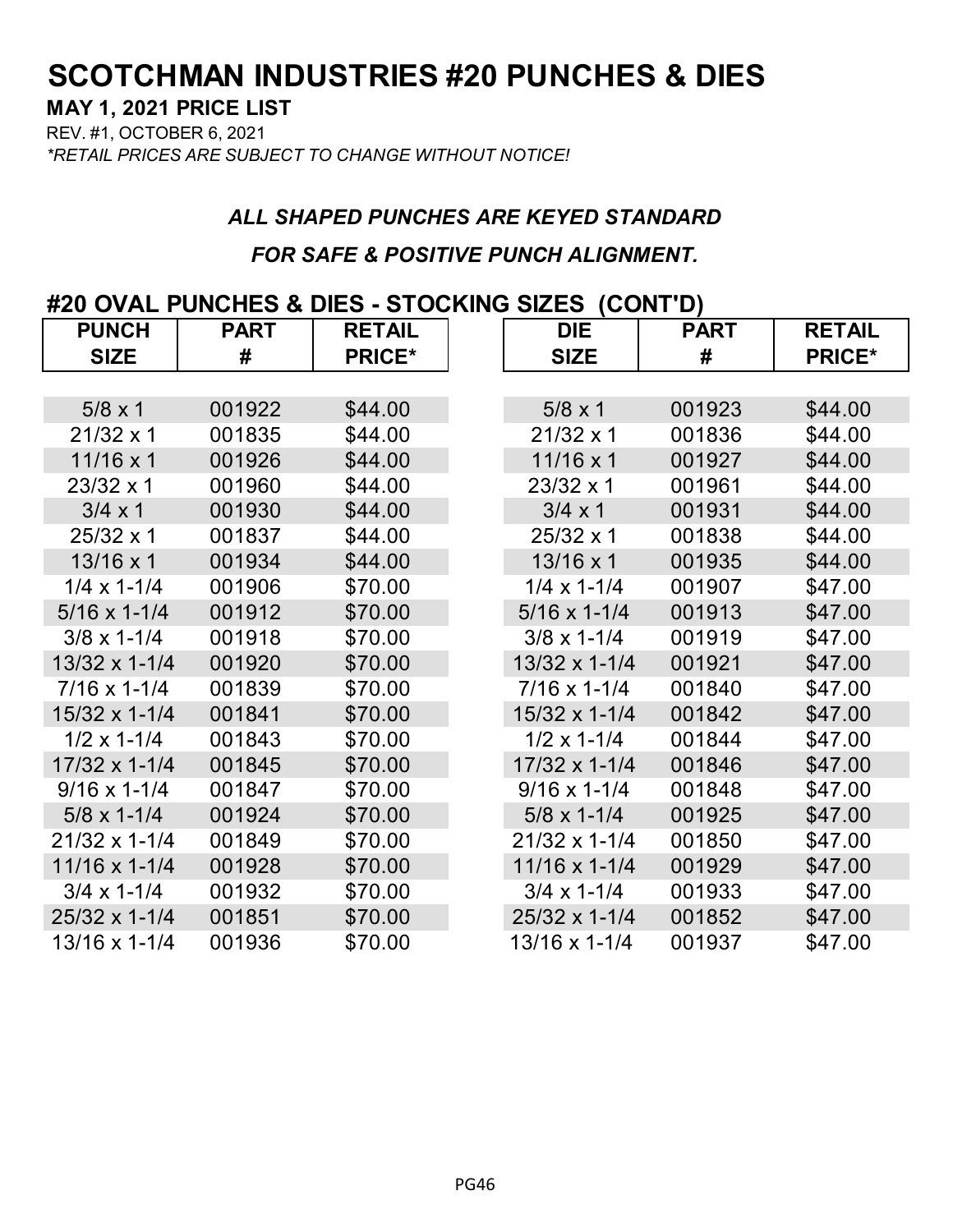#### **MAY 1, 2021 PRICE LIST**

REV. #1, OCTOBER 6, 2021

*\*RETAIL PRICES ARE SUBJECT TO CHANGE WITHOUT NOTICE!*

## *ALL SHAPED PUNCHES ARE KEYED STANDARD FOR SAFE & POSITIVE PUNCH ALIGNMENT.*

### **#20 SQUARE PUNCHES & DIES - STOCKING SIZES**

| <b>PUNCH</b> | <b>PART</b> | <b>RETAIL</b> | <b>DIE</b>   | <b>PART</b> | <b>RETAIL</b> |
|--------------|-------------|---------------|--------------|-------------|---------------|
| <b>SIZE</b>  | #           | <b>PRICE*</b> | <b>SIZE</b>  | #           | <b>PRICE*</b> |
|              |             |               |              |             |               |
| 1/4          | 001962      | \$45.00       | 1/4          | 001963      | \$85.00       |
| 9/32         | 001769      | \$45.00       | 9/32         | 001770      | \$85.00       |
| 5/16         | 001938      | \$45.00       | 5/16         | 001939      | \$85.00       |
| 11/32        | 001855      | \$45.00       | 11/32        | 001856      | \$85.00       |
| 3/8          | 001771      | \$45.00       | 3/8          | 001772      | \$85.00       |
| 13/32        | 001773      | \$45.00       | 13/32        | 001774      | \$85.00       |
| 7/16         | 001775      | \$45.00       | 7/16         | 001776      | \$85.00       |
| 15/32        | 001777      | \$45.00       | 15/32        | 001778      | \$85.00       |
| 1/2          | 001779      | \$45.00       | 1/2          | 001780      | \$85.00       |
| 17/32        | 001781      | \$45.00       | 17/32        | 001782      | \$85.00       |
| 9/16         | 001783      | \$45.00       | 9/16         | 001784      | \$85.00       |
| 19/32        | 001964      | \$45.00       | 19/32        | 001965      | \$85.00       |
| 5/8          | 001950      | \$45.00       | 5/8          | 001951      | \$85.00       |
| 21/32        | 001785      | \$45.00       | 21/32        | 001786      | \$85.00       |
| 11/16        | 001952      | \$45.00       | 11/16        | 001953      | \$90.00       |
| 23/32        | 001857      | \$65.00       | 23/32        | 001858      | \$90.00       |
| 3/4          | 001954      | \$65.00       | 3/4          | 001955      | \$90.00       |
| 25/32        | 001787      | \$65.00       | 25/32        | 001788      | \$90.00       |
| 13/16        | 001956      | \$65.00       | 13/16        | 001957      | \$90.00       |
| 27/32        | 001859      | \$65.00       | 27/32        | 001860      | \$90.00       |
| 7/8          | 001958      | \$65.00       | 7/8          | 001959      | \$100.00      |
| 29/32        | 001861      | \$65.00       | 29/32        | 001862      | \$100.00      |
| 1            | 001789      | \$85.00       | $\mathbf 1$  | 001790      | \$100.00      |
| $1 - 1/32$   | 001948      | \$85.00       | $1 - 1/32**$ | 001949      | \$175.00      |

*\*\* 2-5/8" O.D. DIE, REQUIRES 2-5/8" DIE HOLDER*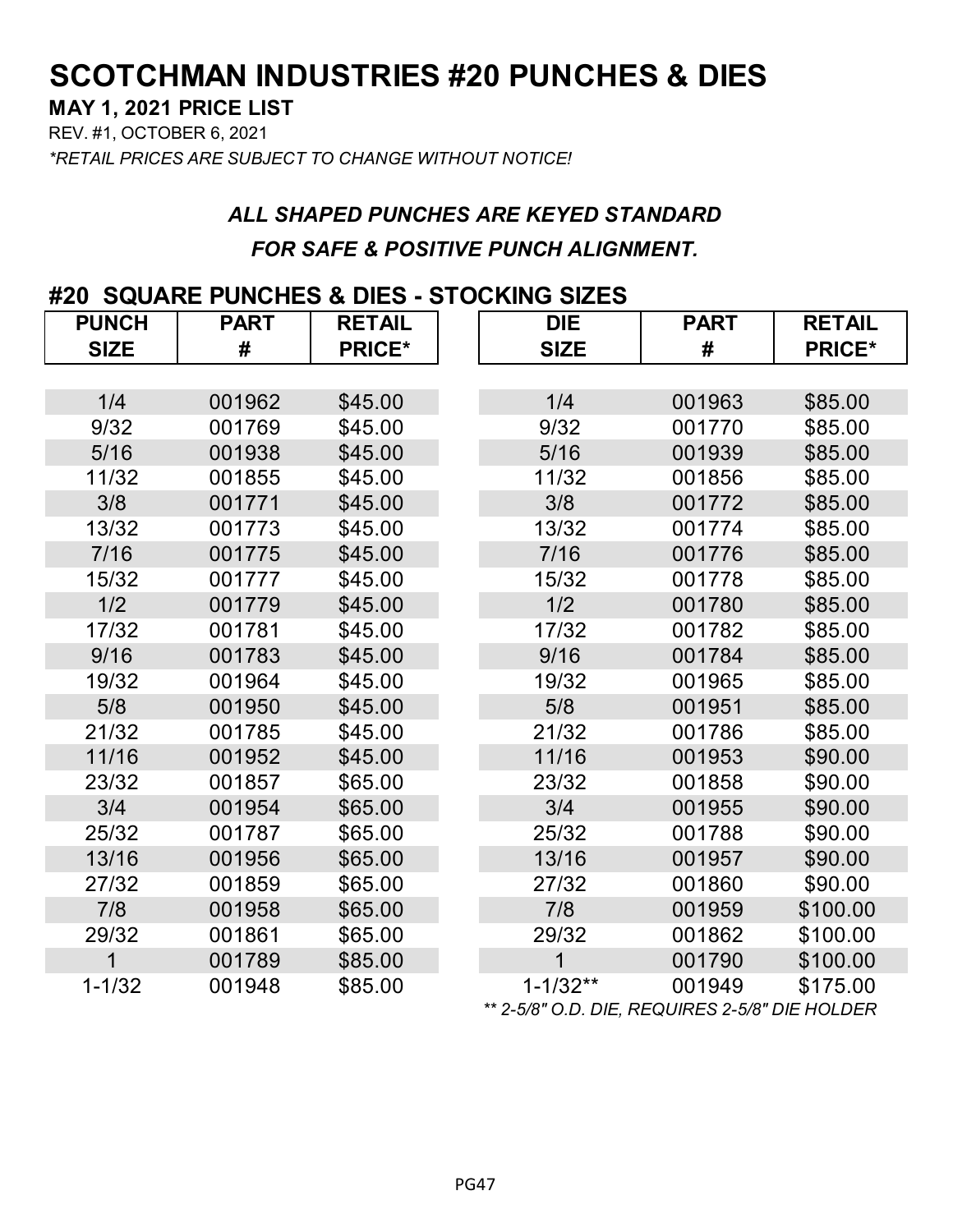### **MAY 1, 2021 PRICE LIST**

REV. #1, OCTOBER 6, 2021 *\*RETAIL PRICES ARE SUBJECT TO CHANGE WITHOUT NOTICE!*

## *ALL SHAPED PUNCHES ARE KEYED STANDARD FOR SAFE & POSITIVE PUNCH ALIGNMENT.*

#### **#20 CORNER TURNING PUNCHES & DIES - STOCKING SIZES**

| <b>PUNCH</b><br><b>SIZE</b> | <b>PART</b><br># | <b>RETAIL</b><br><b>PRICE*</b> | <b>DIE</b><br><b>SIZE</b>                      | <b>PART</b><br># | <b>RETAIL</b><br><b>PRICE*</b> |  |  |
|-----------------------------|------------------|--------------------------------|------------------------------------------------|------------------|--------------------------------|--|--|
|                             |                  |                                |                                                |                  |                                |  |  |
| 1/2                         | 001873           | (SOLD AS SET ONLY)             | 1/2                                            | 001874           | \$180.00                       |  |  |
| 3/4                         | 001973           | (SOLD AS SET ONLY)             | $3/4**$                                        | 001974           | \$475.00                       |  |  |
|                             |                  |                                | ** 2-5/8" O.D. DIE, REQUIRES 2-5/8" DIE HOLDER |                  |                                |  |  |

#### **#20 HEXAGON PUNCHES & DIES - STOCKING SIZES**

| 7/16  | 001867 | \$75.00 | 7/16  | 001868 | \$100.00 |
|-------|--------|---------|-------|--------|----------|
| 1/2   | 001968 | \$75.00 | 1/2   | 001969 | \$100.00 |
| 11/16 | 001989 | \$75.00 | 11/16 | 001990 | \$100.00 |
| 3/4   | 001993 | \$75.00 | 3/4   | 001994 | \$100.00 |

#### **#20 PICKET PUNCHES & DIES - STOCKING SIZES**

| 5/8 | 001877 | \$125.00 | 5/8 | 001878 | \$110.00 |
|-----|--------|----------|-----|--------|----------|
| 3/4 | 001879 | \$160.00 | 3/4 | 001880 | \$110.00 |

### **#20 TRIMMING & CUT-OFF PUNCHES & DIES - STOCKING SIZES**

| 3/4 | 001975 | \$325.00 | $3/4**$                                        | 001976 | \$185.00 |
|-----|--------|----------|------------------------------------------------|--------|----------|
|     | 001875 | \$325.00 | $1**$                                          | 001876 | \$215.00 |
|     |        |          | ** 2-5/8" O.D. DIE, REQUIRES 2-5/8" DIE HOLDER |        |          |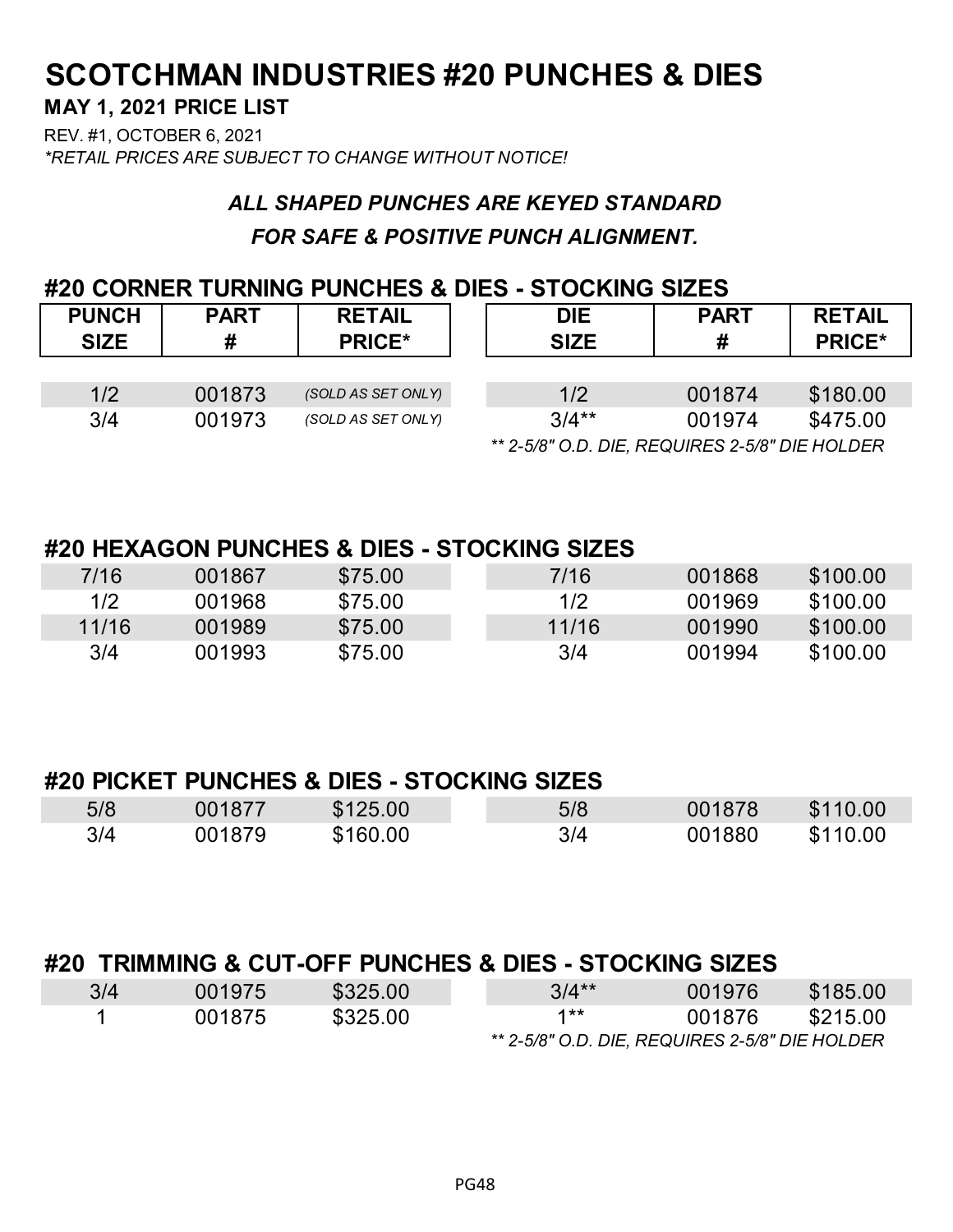**MAY 1, 2021 PRICE LIST**

REV. #1, OCTOBER 6, 2021 *\*RETAIL PRICES ARE SUBJECT TO CHANGE WITHOUT NOTICE!*

### *ALL SHAPED PUNCHES ARE KEYED STANDARD FOR SAFE & POSITIVE PUNCH ALIGNMENT.*

### **#20 SPECIAL PUNCHES & DIES - NON-STOCKING SIZES**

|                                                                      | <b>RETAIL PRICE*</b> |            |            |
|----------------------------------------------------------------------|----------------------|------------|------------|
| <b>SPECIAL ROUNDS</b>                                                | <b>PUNCH</b>         | <b>DIE</b> | <b>SET</b> |
| <b>SIZES FROM</b>                                                    |                      |            |            |
| 1/8" to 1-15/64" (4mm to 31mm) 2" OD Die                             | \$65.00              | \$65.00    | \$130.00   |
| 1-17/64" to 1-5/16" (32mm to 34mm) 2" OD Die                         | \$80.00              | \$80.00    | \$160.00   |
| 1-11/32" to 1-23/32" (35mm to 44mm) 2-5/8" OD Die                    | \$125.00             | \$125.00   | \$250.00   |
| 1-3/4" to 2-1/4" (45mm to 57mm) 4 X 6 Die                            | \$150.00             | \$250.00   | \$400.00   |
| <b>SPECIAL ROUND ECCENTRIC DIES 1/8 THRU 31/32</b>                   |                      | \$95.00    |            |
| <b>SPECIAL OVALS - 1/8" Is The Smallest Width</b>                    |                      |            |            |
| <b>SIZES FROM</b>                                                    |                      |            |            |
| 1/8" to 1" (4mm to 26mm) 2" OD Die                                   | \$95.00              | \$95.00    | \$190.00   |
| 1-1/64" to 1-5/16" (27mm to 33mm) 2" OD Die                          | \$110.00             | \$150.00   | \$260.00   |
| 1-21/64" to 1-13/16" (34mm to 46mm) 2-5/8" OD Die                    | \$125.00             | \$160.00   | \$285.00   |
| 1-53/64" to 2-1/4" (47mm to 57mm) 4 X 6 Die                          | \$175.00             | \$275.00   | \$450.00   |
|                                                                      |                      |            |            |
| <b>SPECIAL OVAL ECCENTRIC DIES</b>                                   |                      |            |            |
| Must Specify Front To Back or Left To Right                          |                      | \$125.00   |            |
|                                                                      |                      |            |            |
| <b>SPECIAL RECTANGLES &amp; SQUARES - 1/4" Is The Smallest Width</b> |                      |            |            |
| <b>MAXIMUM DIAGONAL</b>                                              |                      |            |            |
| 1" (2" OD Die)                                                       | \$110.00             | \$125.00   | \$235.00   |
| 1-3/8" (2" OD Die)                                                   | \$125.00             | \$125.00   | \$250.00   |
| 1-3/4" (2-5/8" OD Die)                                               | \$145.00             | \$200.00   | \$345.00   |
| 2" (4 X 6 Die)                                                       | \$210.00             | \$300.00   | \$510.00   |
|                                                                      |                      |            |            |
| <b>SPECIAL HEXAGONS</b>                                              |                      |            |            |
| <b>SIZES FROM</b>                                                    |                      |            |            |
| 1/4" to 7/8" (6mm to 22mm) 2" OD Die                                 | \$110.00             | \$125.00   | \$235.00   |
| 57/64" to 1-1/8" (23mm to 28mm) 2" OD Die                            | \$125.00             | \$125.00   | \$250.00   |
| 1-9/64" to 1-3/16" (29mm to 30mm) 2-5/8" OD Die                      | \$125.00             | \$160.00   | \$285.00   |
| 1-13/64" to 1-1/2" (31mm to 38mm) 4 X 6 Die                          | \$155.00             | \$295.00   | \$450.00   |
| 1-33/64" to 1-3/4" (39mm to 45mm) 4 X 6 Die                          | \$195.00             | \$295.00   | \$490.00   |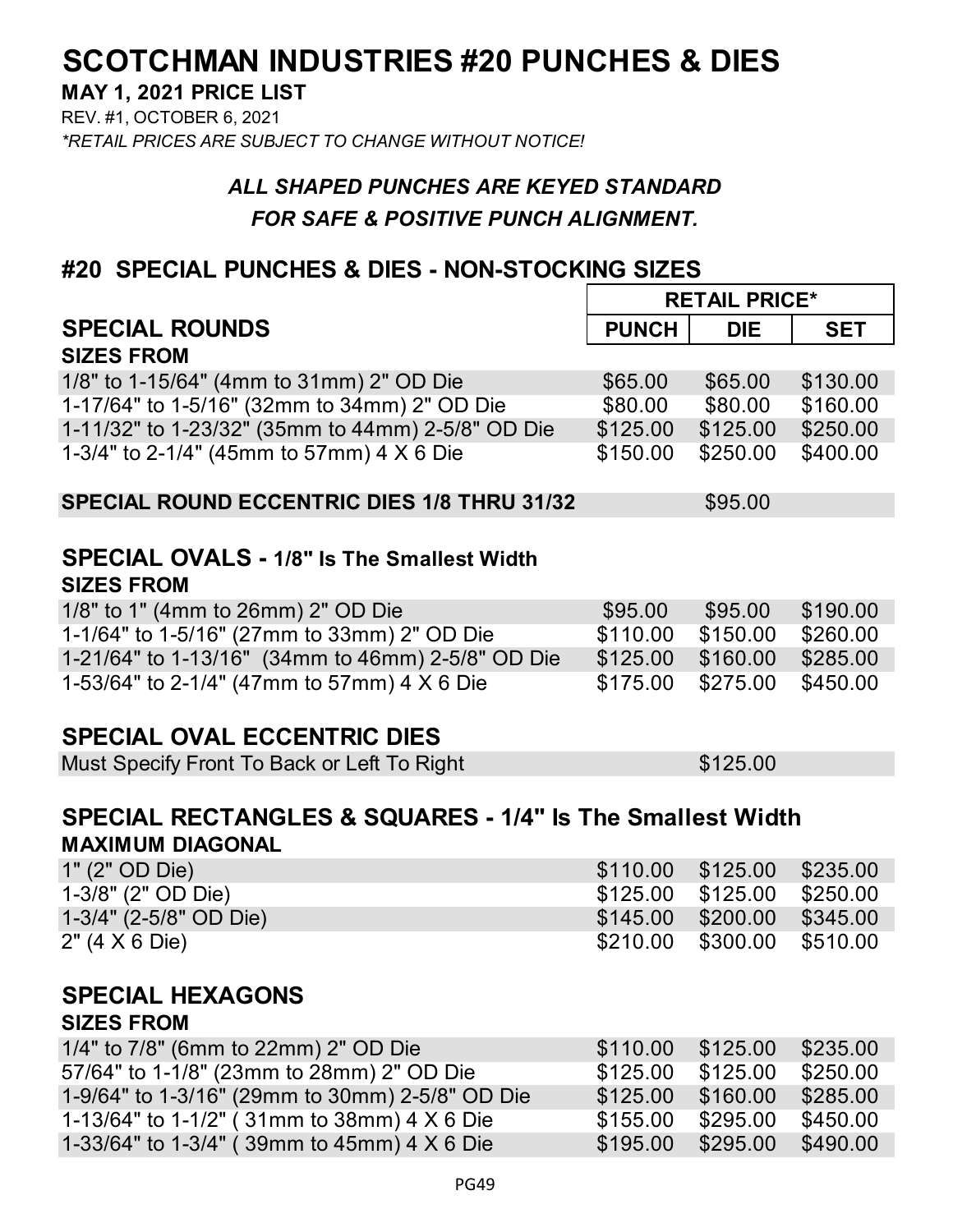### **SCOTCHMAN INDUSTRIES #20 PUNCHES & DIES MAY 1, 2021 PRICE LIST**

REV. #1, OCTOBER 6, 2021 *\*RETAIL PRICES ARE SUBJECT TO CHANGE WITHOUT NOTICE!*

#### *ALL SHAPED PUNCHES ARE KEYED STANDARD*

#### *FOR SAFE & POSITIVE PUNCH ALIGNMENT.*

#### **#20 SPECIAL PUNCHES & DIES - NON-STOCKING SIZES**

|                                                   | <b>RETAIL PRICE*</b> |            |            |
|---------------------------------------------------|----------------------|------------|------------|
| <b>SPECIAL CORNER TURNING</b>                     | <b>PUNCH</b>         | <b>DIE</b> | <b>SET</b> |
| 1/4" Radius (2" OD Die)                           | (SOLD AS SET ONLY)   |            | \$250.00   |
| 3/8" Radius (2" OD Die)                           | (SOLD AS SET ONLY)   |            | \$250.00   |
| 5/8" Radius (2-5/8" OD Die)                       | (SOLD AS SET ONLY)   |            | \$515.00   |
| 1" Radius $(4 \times 6 \text{ Die})$              | (SOLD AS SET ONLY)   |            | \$610.00   |
| (OTHER SIZES AVAILABLE, PLEASE CALL FOR PRICING!) |                      |            |            |

#### **SPECIAL TRIM & CUT-OFF - MAX 1/4" THICK MATERIAL**

| $1/2"$ - RADIUS-9/32" (2" OD Die)                 | \$345.00 | \$175.00 | \$520.00 |
|---------------------------------------------------|----------|----------|----------|
| 1-1/4" - RADIUS-3/4" (2-5/8" OD Die)              | \$390.00 | \$235.00 | \$625.00 |
| 1-1/2" - RADIUS-7/8" (4 X 6 Die)                  | \$470.00 | \$325.00 | \$795.00 |
| (OTHER SIZES AVAILABLE, PLEASE CALL FOR PRICING!) |          |          |          |

#### **SPECIAL PUNCH & DIE OPTIONS - FOR SPECIALS ONLY**

| CHISEL POINT - FROM 1/4" to 1-1/2"     | ADD \$95.00  |
|----------------------------------------|--------------|
| CHISEL POINT - FROM 1-33/64" to 2-1/4" | ADD \$95.00  |
| BEVEL OFFSET - SAWTOOTH                | ADD \$275.00 |

# **PUNCH & DIE DIMENSIONS**







 $#20$  Die



#30 Die